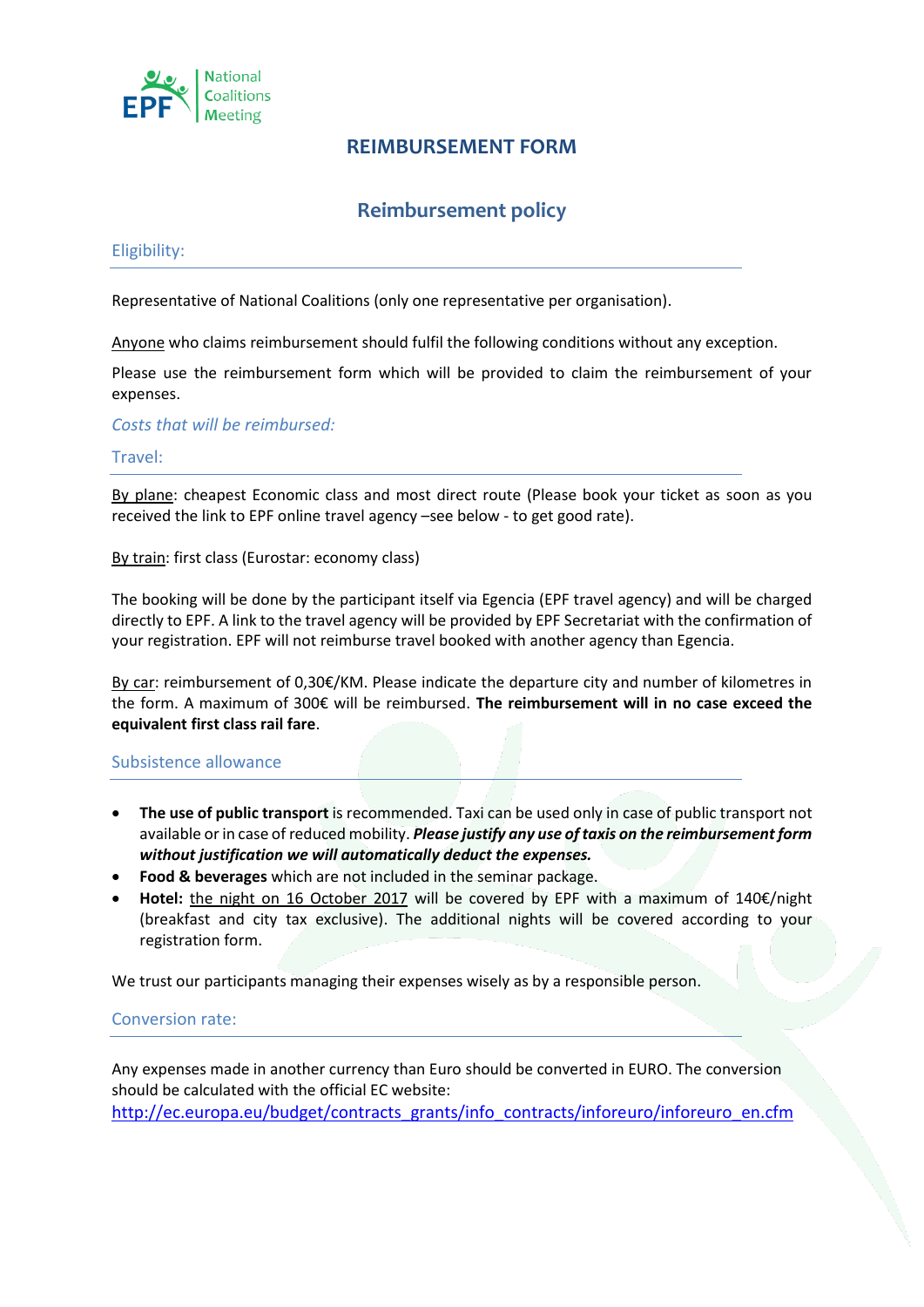Reimbursement form will be submitted by the claimant only after the event.

Please use EPF reimbursement form duly filled to claim. All expenses should be justified **by original receipts.** 

Each receipt will be numbered as a reference. Those are already pre-listed in the form. Please mention that number on the appropriate receipt.

**As money shouldn't prevent you to participate at the event please contact EPF Secretariat before the event for all expenses beyond or out of this policy and attach the written correspondence to the reimbursement form**. If you do not attach EPF approval, your extra expenses will not be reimbursed.

The form will be sent to the EPF secretariat within the month after the event at the latest.

**Contact details:**

**European Patients' Forum** Park View – chaussée d'Etterbeek, 180 1040 – Brussels, Belgium Email: [info@eu-patient.eu](mailto:info@eu-patient.eu) [www.eu-patient-eu](http://www.eu-patient-eu/)

> **Deadline for submission**: **17 November 2017 After that date EPF will not process any reimbursements**

## To attach to the form:

- Original receipt for the purchase of flight or train ticket (if not purchase directly by EPF)
- Secretariat approval
- Original receipts
- Boarding Passes

NOTE: **Please attach all original receipts and vouchers, and make a copy for your own records first and send to**: EPF – Park View – 180, Chaussée d'Etterbeek, 180, B-1040